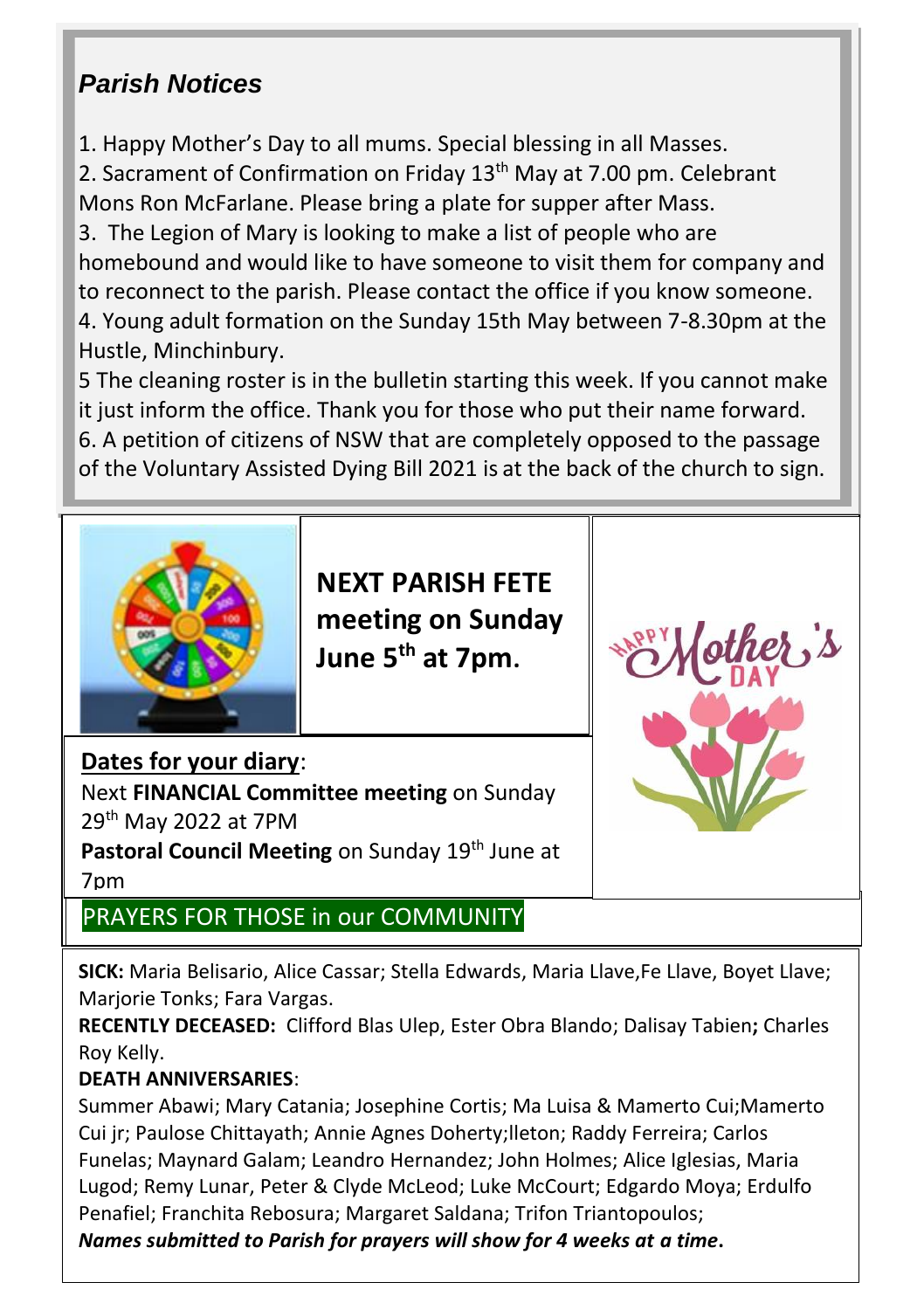

# **SACRED HEART PARISH**

SOUTH MT DRUITT

9 Ropes Creek Road Mt Druitt NSW 2770 tel: [98323896](tel:98323896) **4 th Sunday of EASTER (C) 8th May 2022**





In the Jerusalem of Jesus' day various flocks of sheep would arrive with their respective shepherds, only to be turned into the same sheepfold together. This made for a rather large gang of sheep, and there was not any practice of branding or marking to tell which was which. You can see the practical problem right away. How does each shepherd get his own sheep back? Two ways. One, the shepherd knows all his own

sheep by heart. He has a special name for each character in the flock. And second, the sheep themselves know their master's voice unmistakably. When he calls out, they simply get up and come to him. They follow him out through the sheep-gate. No mistake about it.

And that is Jesus' reference in Sunday's short Gospel. "My sheep hear my voice; I know them, and they follow me," he says. You and I are the sheep he is talking about. He says we "shall never perish," because he holds us in his own hands. In fact, it was the Father who gave us to Jesus, and no one can ever take us out of the Father's hands.

Think about it. Have I ever longed for someone who could make things alright, who could help lift the responsibility from my shoulders? Someone who knows me by name and cares about me. Maybe we do recognize Jesus' voice when we hear it. It might be in the Liturgy of the Word at Mass. Or when we receive the Bread of everlasting life in the Eucharist. Perhaps in our private prayer and above all in silence. In silence, is where God speaks most – a gentle breeze that may touch our face and our heart.

Let us pray this "Shepherd Sunday'" for vocations: that young adults will hear the voice of their Master and respond to it with open heart without counting the costs. May Mary, the Mother of Jesus always walk on our side as She did in Jesus' time and intercede for us to follow her Son all the way. God Bless you all. **Deacon Rod.** Deacon Rod.

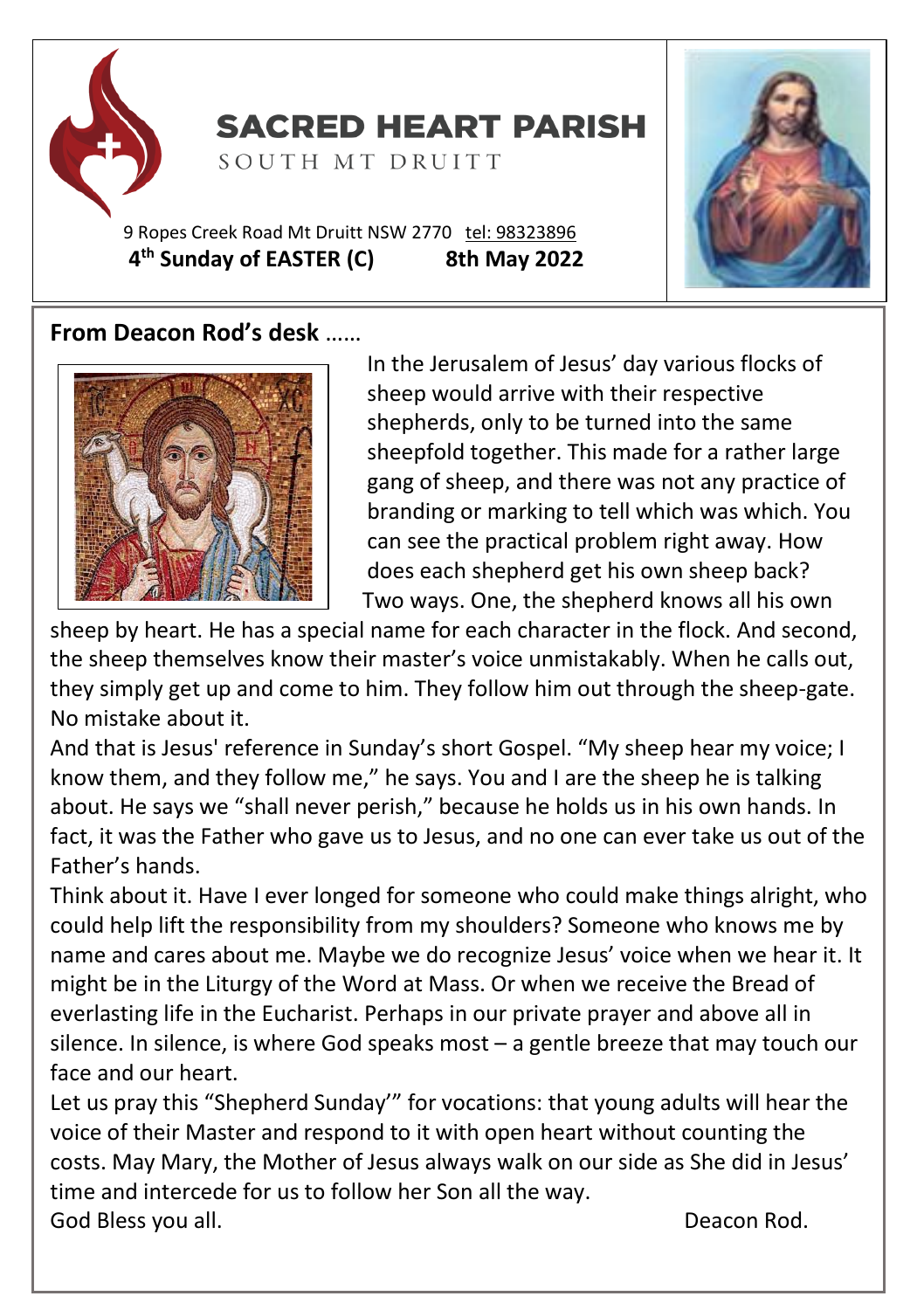| <b>Sunday Masses</b>                                             | <b>Saturday</b>                    | 6.00 pm 4 <sup>th</sup> Sunday Easter (C)          |  |  |  |
|------------------------------------------------------------------|------------------------------------|----------------------------------------------------|--|--|--|
|                                                                  | Sunday                             | 7.30 am & 9.00am:                                  |  |  |  |
| <b>Weekday Masses &amp; Communion Services</b>                   |                                    |                                                    |  |  |  |
|                                                                  | Monday                             | 9.10 am Mon $4th$ Week of Easter communion service |  |  |  |
|                                                                  | Tuesday                            | 9.10 am Tues $4th$ Week of Easter                  |  |  |  |
|                                                                  | Wednesday                          | 7.00pm Wed 4th Week of Easter                      |  |  |  |
|                                                                  | Thursday                           | 9.10am Thurs 4th Week of Easter                    |  |  |  |
|                                                                  | Friday                             | 9.10am Fri 4th Week of Easter                      |  |  |  |
|                                                                  | <u>Saturday</u>                    | 6.00pm Saint Matthias communion service            |  |  |  |
| <b>Confessions</b>                                               | Saturday:                          | 5.00pm Fr. Florito Apalias                         |  |  |  |
| <b>Pastoral Director:</b><br><b>Deacon Roderick Pirotta</b>      |                                    |                                                    |  |  |  |
|                                                                  |                                    |                                                    |  |  |  |
| <b>Resident Priest:</b><br><b>Fr Florito Apalias</b>             |                                    |                                                    |  |  |  |
| <b>Parish Chairperson:</b><br><b>Mark Buhagiar</b>               |                                    |                                                    |  |  |  |
| <b>Church Office:</b> 22 Ropes Creek Rd, Mt. Druitt Ph: 98323896 |                                    |                                                    |  |  |  |
| Email:                                                           | mountdruittsouth@parracatholic.org |                                                    |  |  |  |
| Website:                                                         | https://southmountdruitt.org.au    |                                                    |  |  |  |

**Baptisms & Weddings:** By arrangement



### **Confirmation MASS this Friday 13th May at 7.00PM.**

Celebrant: Mons Ron McFarlane We congratulate our 8 candidates who are completing their Sacrament of Initiation:

Mason James Farquharson; Isaac Armour; Gloria Christina Cardoza; Sanele Polu Megan Mary Buhagiar; Joanna Rozario; Angelina Rozario; Maya Veronica Farquharson **PLEASE BRING A PLATE for Supper**.

| <b>Readers</b>                    | <b>6.00pm</b>            | <b>7.30am</b>   | <b>9.00am</b>    |
|-----------------------------------|--------------------------|-----------------|------------------|
| $7th/8th$ May                     | Pio Vergara              | Nathan McKenzie | Mary Zore        |
| 4 <sup>th</sup> Sunday of Easter  | <b>Shirley Fernandez</b> | Elijah Merjudio | Fadi Antown      |
| $14th/15th$ May                   | Montana Farquharson      | Thomas Merjudio | Jevita Bugayong  |
| 5 <sup>th</sup> Sunday of Easter  | Edna Gemzon              | Joaquim Mendes  | Bethany Buhagiar |
| $21st/22nd$ May                   | Jeric Salazar            | Vinod Nagarja   | Herbie Cruz      |
| 6 <sup>th</sup> Sunday of Easter. | Luisito Villapana        | Anette Wigans   | Aloysius Wong    |

**Entrance Antiphon:** The merciful love of the Lord fills the earth; by the word of the Lord the heavens were made, alleluia.

**Psalm**: We are his people, the sheep of his flock.

**Gospel Acclamation**: Alleluia, alleluia! I am the good shepherd, says the Lord; I know my sheep, and mine know me. Alleluia!

**Communion Antiphon:** The Good Shepherd has risen, who laid down his life for his sheep and willingly died for his flock, alleluia.